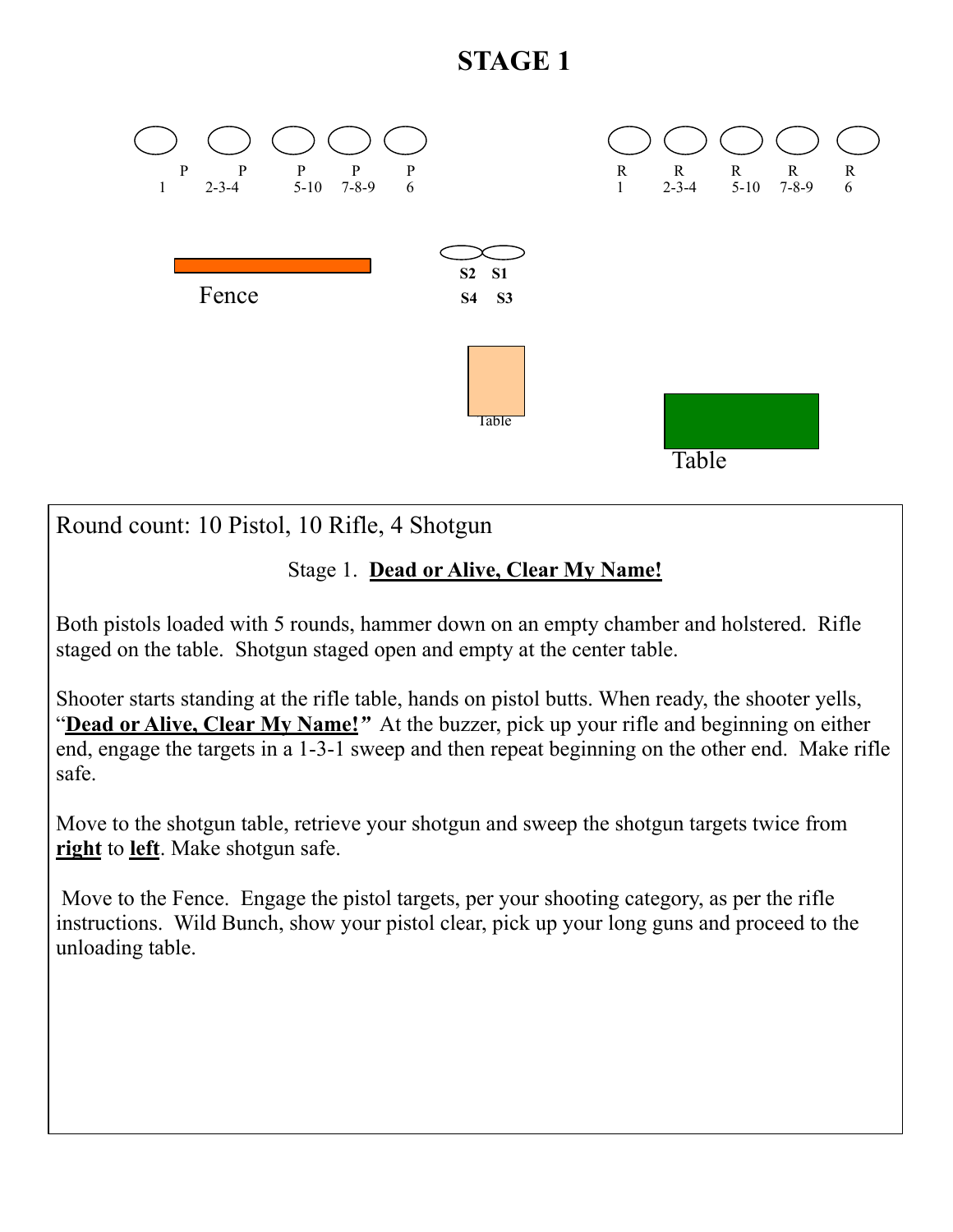## **STAGE 2**



Round count: 10 Pistol, 10 Rifle, 4 Shotgun

### Stage 2. **That Big Talk isn't Worth Diddly Squat!**

Both pistols loaded with 5 rounds, hammer down on an empty chamber and holstered. Rifle staged on the table. Shotgun staged open and empty at the center table.

Shooter starts standing at the rifle table, hands at their sides. When ready, the shooter yells, "**That Big Talk isn't Worth Diddly Squat!***"* At the buzzer, with your rifle, put two rounds on each target in the following order: Center, Inside, Inside, Outside, Outside. Make rifle safe.

Move to the shotgun table, retrieve your shotgun and sweep the shotgun targets twice from **right** to **left**. Make shotgun safe.

Move to the fence, and engage the pistol targets, as per the rifle instructions. Wild Bunch, show your pistol clear, pick up your long guns and proceed to the unloading table.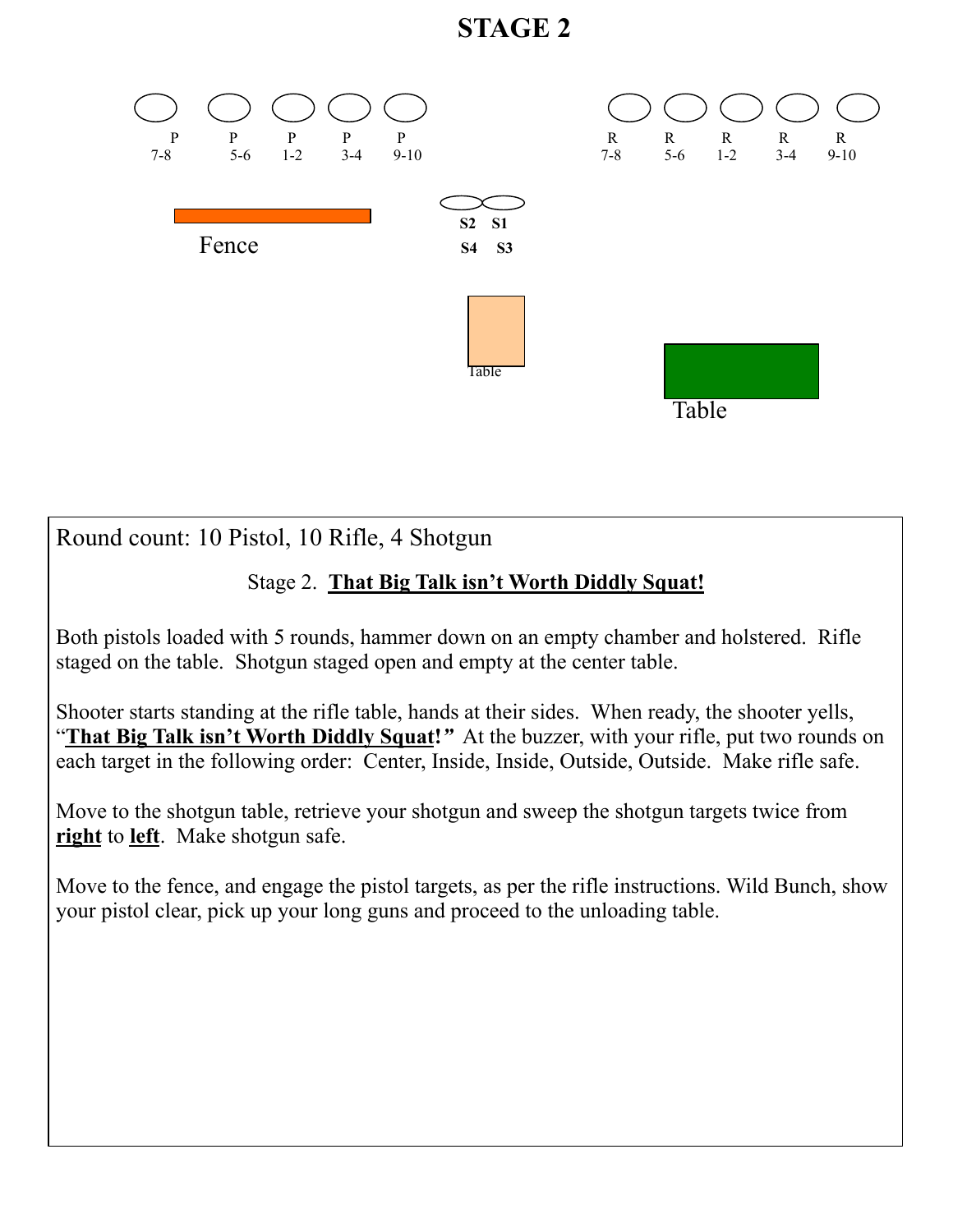

Round count: 10 Pistol, 10 Rifle, 4 Shotgun

### Stage 3. **Time for a Missouri Boat Ride!**

Both pistols loaded with 5 rounds, hammer down on an empty chamber and holstered. Rifle held the table. Shotgun staged open and empty at the center table.

Shooter starts standing at the rifle table, holding the rifle with both hands pointed at the first target. When ready, the shooter yells, "**Time for a Missouri Boat Ride!***"* At the buzzer, with your rifle, engage the targets by putting 3 rounds on each inside target and then 2 rounds on each outside target. Make rifle safe.

Move to the shotgun table and sweep the shotgun targets twice from **right** to **left**.

Make shotgun safe.

 Move to the Fence. Engage the pistol targets, per your shooting category, in the same order as the rifle. Wild Bunch, show your pistol clear, pick up your long guns and proceed to the unloading table.